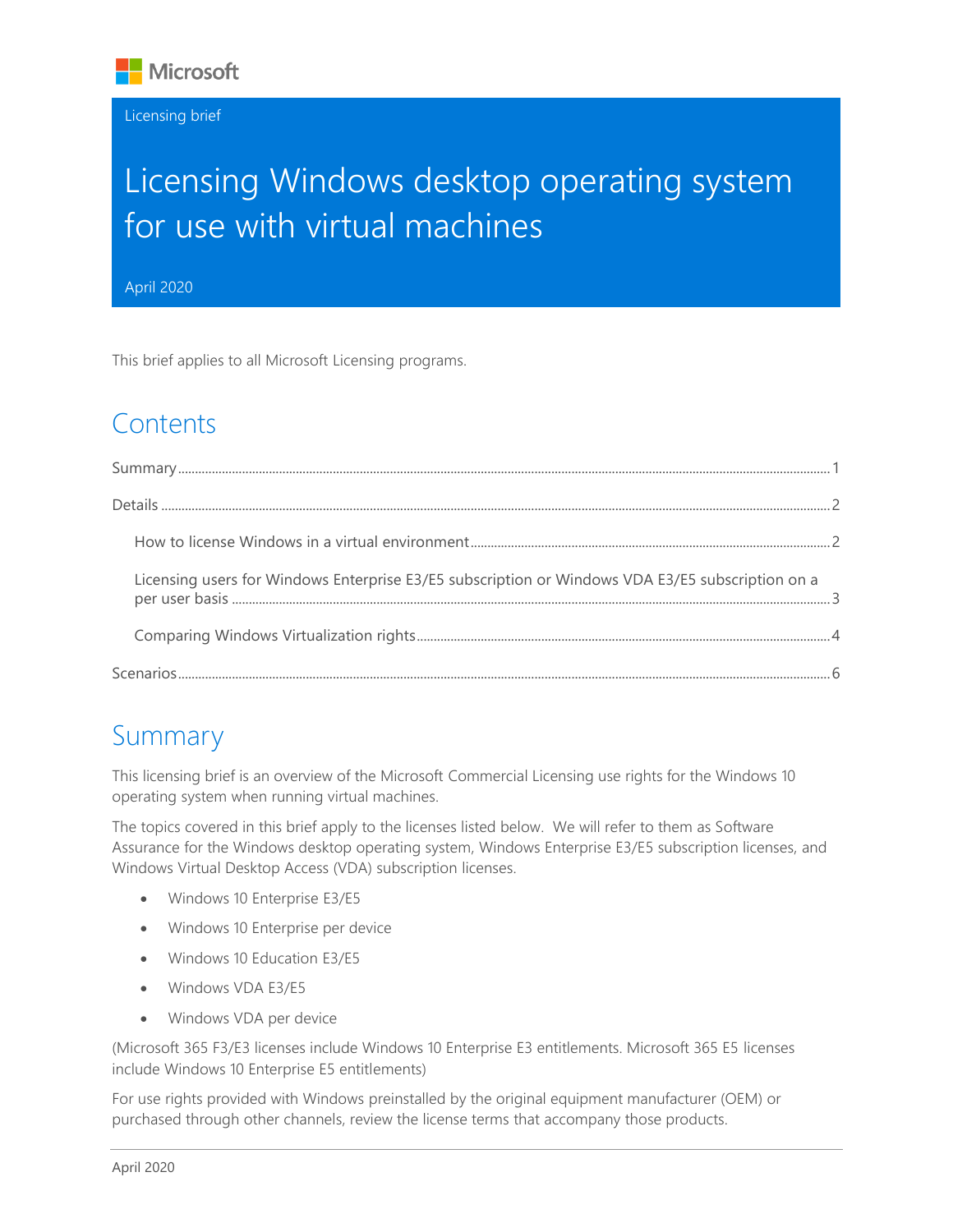### <span id="page-1-0"></span>**Details**

Software Assurance for the Windows desktop operating system, Windows 10 Enterprise E3/E5 subscription licenses, and Windows Virtual Desktop Access (VDA) subscription licenses provides the greatest flexibility for how you use Windows. They include access to unique products and license rights not available through other licensing programs. These offerings enable flexible work styles by providing access to Windows instances in a variety of ways across devices.

You can separate license users or devices that do not have or are not eligible for Windows licenses (such as thin clients) with a Windows VDA subscription to gain access to these benefits.

This brief provides an overview of the Windows virtualization rights available to Microsoft Commercial Licensing customers. The information here applies only to licensing the Windows desktop operating system for virtualization scenarios. It does not address other licenses that may be required for specific scenarios, such as Microsoft Office licenses and Client Access Licenses (CALs).

For Windows desktop operating system software licenses acquired through the OEM channel, the Windows use rights are outlined in the Software License Terms that accompany the software. These license terms provide use rights to run Windows locally on the licensed device in a virtual operating system environment (OSE). However, they do not provide use rights for accessing Windows running remotely in a virtual OSE from the licensed device and are limited in other ways when compared to virtualization use rights provided with Software Assurance for the Windows desktop operating system, Windows 10 Enterprise E3/E5 subscription licenses, and Windows VDA subscription licenses acquired through Microsoft Commercial Licensing. For example, OEM licenses do not permit remote access to a Windows virtual machine running in a data center.

#### <span id="page-1-1"></span>How to license Windows in a virtual environment

There are three ways to license and access a remote virtual machine running Windows desktop software:

• Windows Virtualization rights

Windows Virtualization Rights allow for a licensed device or user to access virtual Windows desktops either remotely and/or locally, depending on how the device or user is licensed. You can license devices or users for Windows Virtualization rights in the following ways:

- o License devices with Software Assurance for the Windows desktop operating system or Windows VDA subscription on a per device basis via one of the following programs: Open License, Select/Select Plus, Microsoft Products and Services Agreement, Open Value, Enterprise Agreement, or Enrollment for Education Solutions.
- o License users with Windows Enterprise E3/E5 subscription licenses or Windows VDA E3/E5 subscription on a per user basis via one of the following programs: Open License, Select/Select Plus, Microsoft Products and Services Agreement, Open Value, Enterprise Agreement, or Enrollment for Education Solutions.

Customers may choose to use a third party to host their Windows client virtual machines for remote access by their end users. This is often referred to as "Outsourcing Software Management" or using a third party to host Desktop as a Service (DaaS) and requires the third party to be an Authorized Outsourcer. The hosted environment must be on servers dedicated to the customer. An Authorized Outsourcer is restricted from being a Listed Provider and may not use a Listed Provider as a datacenter provider. A list of Listed Providers can be found at [https://aka.ms/ListedProviders.](https://aka.ms/ListedProviders)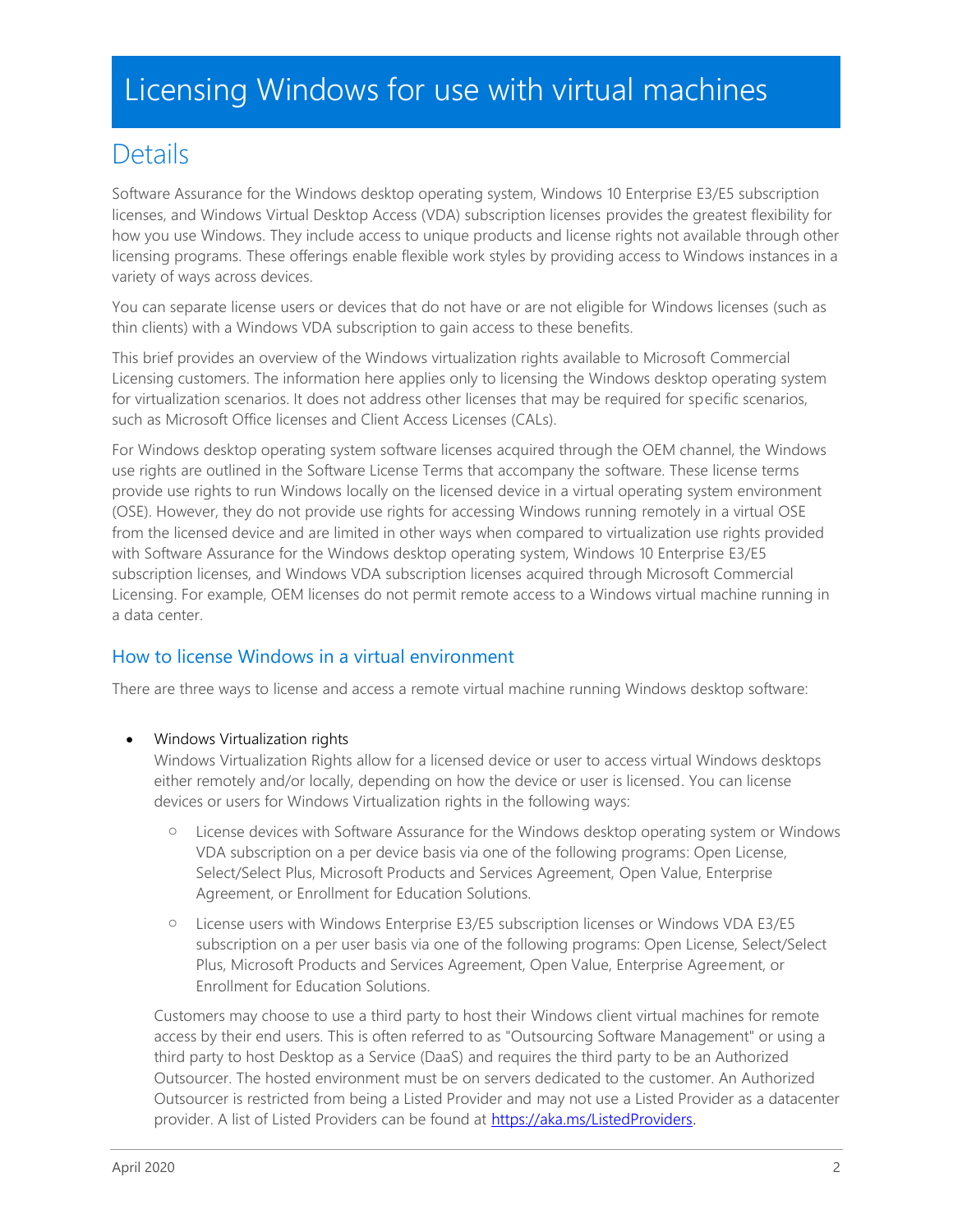Note: The license terms for Outsourcing Software Management were updated October 1, 2019, which the explanations in this brief reflect. The use of a Listed Provider was not restricted prior to the terms being updated. Refer to the **[Product Terms](https://www.microsoft.com/en-us/licensing/product-licensing/products)** for more details.

Note: Microsoft 365 licenses that include Windows 10 Enterprise E3/E5 are only eligible if the user is the primary user of a device with a Qualifying Operating System.

#### • Windows 10 Multitenant Hosting rights

Customers also have the option to host their Windows client virtual machines for remote access on Microsoft Azure or a third-party shared server under Windows 10 Multitenant Hosting rights. When using a third-party shared server, the third party hoster must be a Qualified Multitenant Hosting Partner (QMTH). A list of Authorized QMTH Partners can be found at **Qualified Multitenant Hosting** [Partner.](https://www.microsoft.com/Qualified_Multitenant_Hoster_Program) The customer may only deploy Windows 10 desktops (Creators Update or later version software) using Azure AD-based activation. Windows 10 Multitenant Hosting rights are not provided with any device-based licenses and are only available with Windows Enterprise E3/E5 subscription licenses and Windows VDA E3/E5 subscription licenses on a per user basis. (Licenses acquired through all programs are eligible)

Note: Microsoft 365 licenses that include Windows 10 Enterprise E3/E5 are only eligible if the user is the primary user of a device with a Qualifying Operating System.

#### • Windows Virtual Desktop (WVD) in Azure

WVD is a desktop and app virtualization service running in Azure and provides licensed users access to Windows 7 and Windows 10 virtual machines. In addition to the eligible per user license, you only pay the base compute and storage costs in Azure. You can license users for WVD rights with Windows Enterprise E3/E5 subscription licenses, Windows VDA E3/E5 subscription licenses, or Microsoft 365 suite license on a per user basis. (Licenses acquired through all programs are eligible.)

Note: Microsoft 365 licenses are eligible in all cases.

#### <span id="page-2-0"></span>Licensing users for Windows Enterprise E3/E5 subscription or Windows VDA E3/E5 subscription on a per user basis

You have the choice to license your users—instead of devices—for Windows 10 Enterprise E3/E5 subscription or Windows VDA E3/E5 subscription on a per user basis. If the primary user's primary work device is already covered for Software Assurance for the Windows desktop operating system or Windows VDA subscription on a per device basis, you can acquire a Windows Enterprise E3/E5 per User Add-on or Windows VDA E3/E5 per User Add-on, which gives you all of the benefits of Windows per User or Windows VDA per User license at a price that recognizes your existing investment.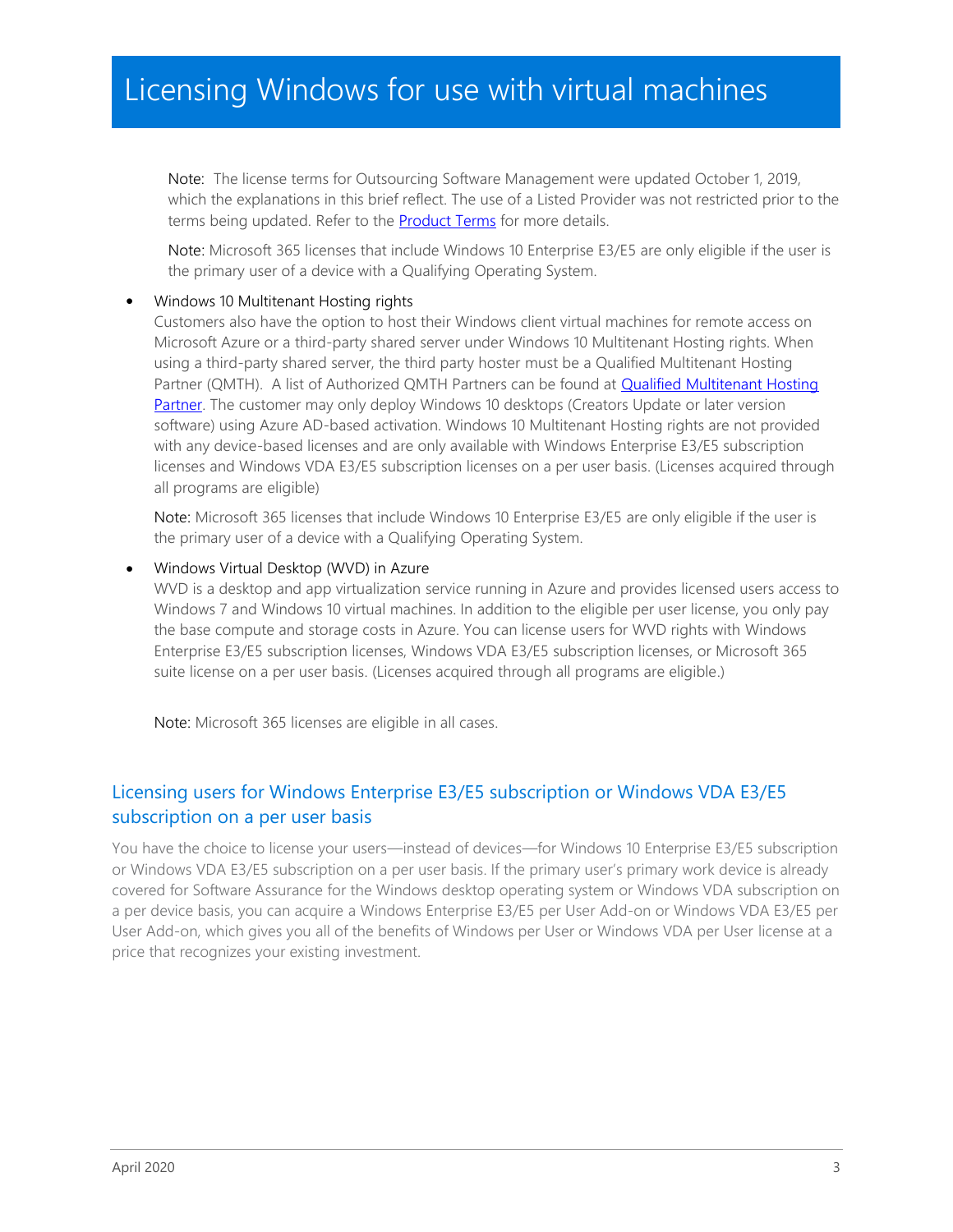|                           | Windows 10<br>Windows VDA per<br>Enterprise E3/E5<br><b>User</b>                                                        | Windows 10 10 Enterprise E3/E5 per<br>User Add-on           |                                                                                                               |                                                                                              |
|---------------------------|-------------------------------------------------------------------------------------------------------------------------|-------------------------------------------------------------|---------------------------------------------------------------------------------------------------------------|----------------------------------------------------------------------------------------------|
| per User                  |                                                                                                                         | When added to<br>Windows 10<br>Enterprise per Device Device | When added to<br>Windows VDA per                                                                              |                                                                                              |
| Licensing<br>requirements | Primary user's<br>primary work device<br>must be licensed for<br>Windows 7/8/8.1/10<br>Pro, Enterprise, or<br>Education | No device<br>requirements; may be<br>assigned to any user   | Primary user's<br>primary work device<br>must already be<br>covered by Windows<br>10 Enterprise per<br>Device | Primary user's<br>primary work device<br>must already be<br>covered by Windows<br><b>VDA</b> |

For more information about Windows Software Assurance and Windows VDA subscription options, refer to the Commercial Licensing [Reference Guide for Windows.](https://download.microsoft.com/download/2/D/1/2D14FE17-66C2-4D4C-AF73-E122930B60F6/Windows-10-Volume-Licensing-Guide.pdf)

#### <span id="page-3-0"></span>Comparing Windows Virtualization rights

Some differences exist between the Windows Virtualization Rights granted depending on whether you are licensed for Windows Software Assurance or Windows VDA subscription and whether you are licensed on a per device or per user basis.

The following table provides an overview of the Windows Virtualization Rights by license type.

| Access rights to Windows                                                      | Per user                                                                                                                                                     |                                          | Per device                         |                                                                                                       |
|-------------------------------------------------------------------------------|--------------------------------------------------------------------------------------------------------------------------------------------------------------|------------------------------------------|------------------------------------|-------------------------------------------------------------------------------------------------------|
| Enterprise:                                                                   | Windows 10<br>Enterprise E3/E5                                                                                                                               | <b>Windows VDA</b><br>E3/E5 subscription | Windows 10<br><b>Enterprise SA</b> | <b>Windows VDA</b><br>subscription                                                                    |
| Local install                                                                 | Any device licensed for<br>Windows 7/8/8.1/10 Pro, Enterprise, or<br>Education, and any Windows tablet with a<br>diagonal screen size of 10.1 inches or less |                                          | The licensed device<br>only        | The licensed device<br>only if licensed for<br>Windows 7/8/8.1/10<br>Pro, Enterprise, or<br>Education |
| Remote access via virtual<br>desktop infrastructure<br>(VDI) or Windows To Go | Any device (subject to Primary User<br>requirements)                                                                                                         |                                          |                                    | Any Licensed Device                                                                                   |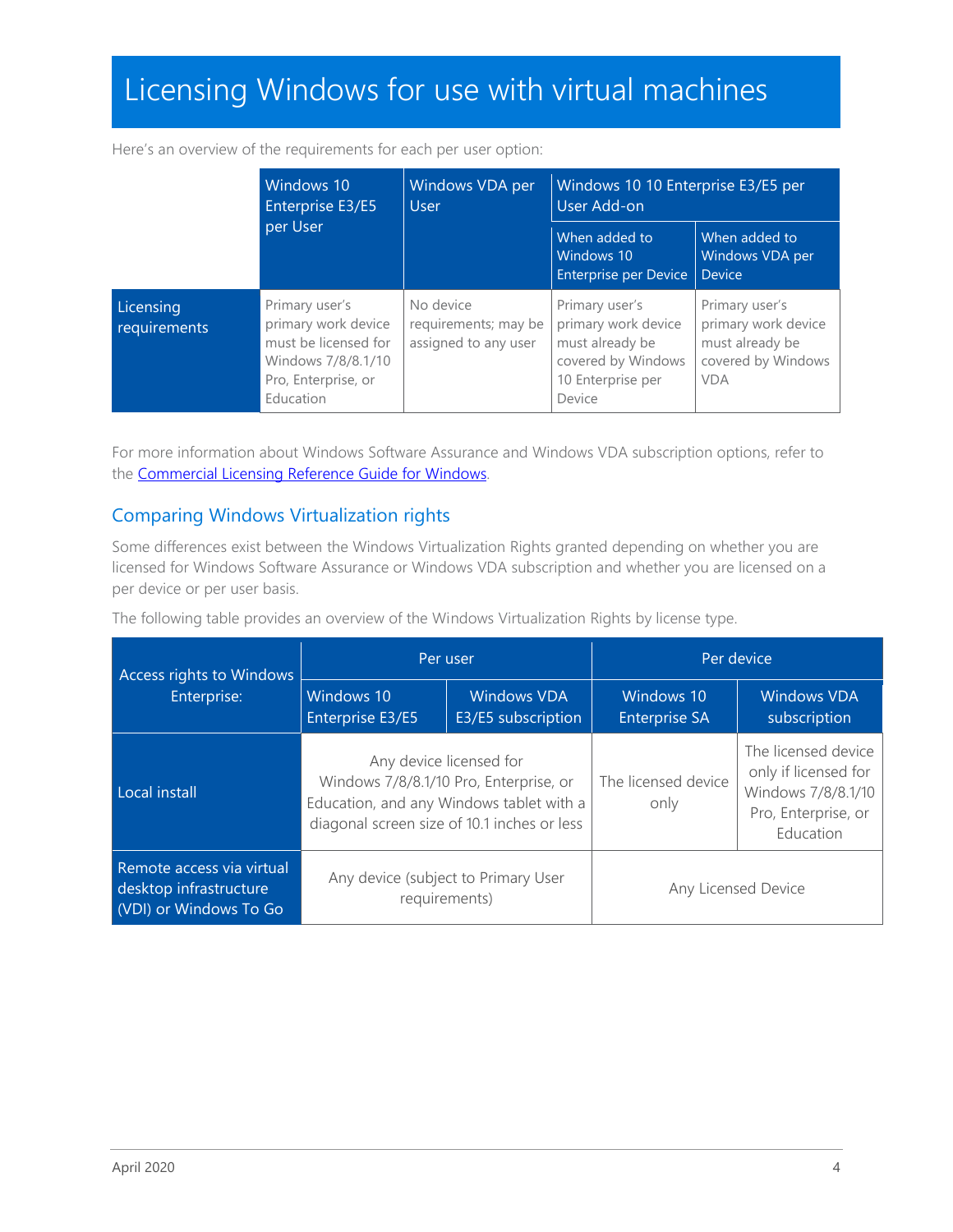Access rights to Windows 10 Enterprise Windows 10 Enterprise ws to Effer prise<br>SA/E3/E5 Windows VDA E3/E5 Per Device Per User Per Device Per User Any user of a Licensed Device, or any device used by a Licensed User; may remotely access up to four Instances of the Software Running in Virtual OSEs or one Instance of the Software Running in one Physical OSE on (a) device(s) dedicated to Customer's use. Dedicated Servers that are under the management or control of an entity other than Customer or one of its Affiliates are subject to the Outsourcing Software Management terms. Any user of a Licensed Device, or any device used by a Licensed User; may remotely access up to four Instances of the Software Running in Virtual OSEs or one Instance of the Software Running in one Physical OSE on (a) device(s) dedicated to Customer's use. Dedicated Servers that are under the management or control of an entity other than Customer or one of its Affiliates are subject to the Outsourcing Software Management terms. However, customer's VDA E3 and E5 Licensed Users may remotely access Windows software under these Remote Virtualization rights on Servers dedicated to Customer's use, including dedicated servers provided by Listed Providers. Customer may run up to four Instances in Virtual OSEs and one Instance in the Physical OSE locally on the Licensed Device. For Windows VDA (Per Device), this local use right applies only if the Licensed Device is also licensed for Windows 10/8.1 Pro or Enterprise, or Windows 7 Professional or Enterprise. If all of the Instances permitted to run in Virtual OSEs locally are used, Customer may use the Instance in the Physical OSE only to host and manage the Virtual OSEs. Customer may run up to four Instances in Virtual OSEs and one Instance in the Physical OSE locally on devices licensed for Windows 10/8.1 Pro or Enterprise, or Windows 7 Professional or Enterprise. If all of the Instances permitted to run in Virtual OSEs locally are used, then Customer may use the Instance in the Physical OSE only to host and manage the Virtual OSEs.

The following table below provides details of the Windows Virtualization Rights by license type.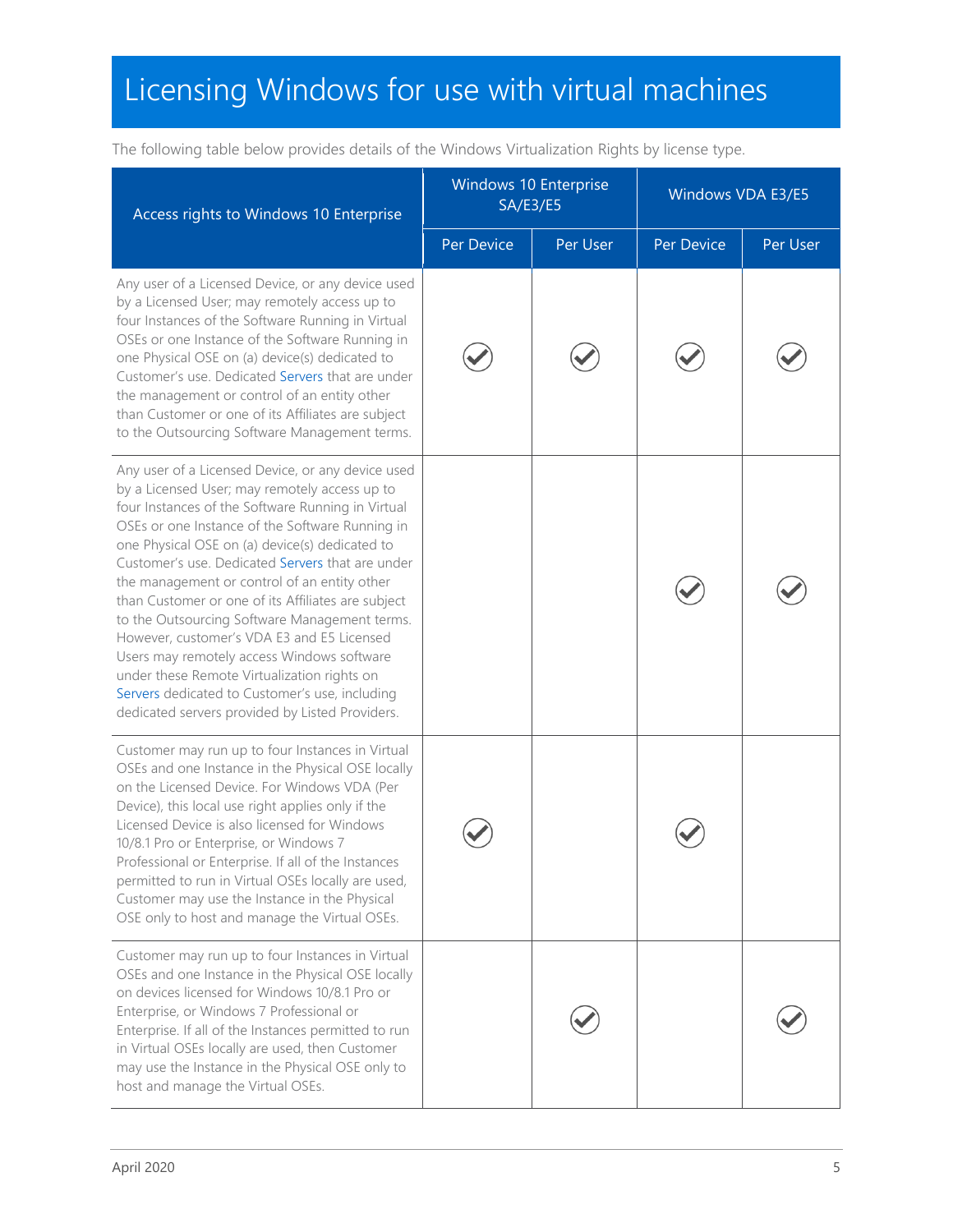| Customer may install the Software on Windows<br>devices with integrated screens 10.1" diagonally or<br>less.                                                                                                                                                                                                                                                                                                                                                                                                                                                                                                                                                                                                        |  |  |
|---------------------------------------------------------------------------------------------------------------------------------------------------------------------------------------------------------------------------------------------------------------------------------------------------------------------------------------------------------------------------------------------------------------------------------------------------------------------------------------------------------------------------------------------------------------------------------------------------------------------------------------------------------------------------------------------------------------------|--|--|
| Licensed user may install the Windows 10 Creators<br>Update or later version software on a virtual<br>machine running on Microsoft Azure<br>(notwithstanding anything to the contrary in the<br>Outsourcing Software Management terms) or a<br>shared server with a Qualified Multitenant Hosting<br>Partner ("QMTH") identified at<br>www.microsoft.com/Qualified Multitenant Hoster<br>Program. Rights to install and use the software<br>with a QMTH do not apply if the QMTH is using a<br>Listed Provider as a Data Center Provider, Each<br>Licensed User may access up to four instances of<br>the software. This does not apply to Students<br>receiving access to software through Student Use<br>Benefit. |  |  |
| Licensed user may access Windows Virtual<br>Desktop (WVD) Windows 7 and Windows 10<br>virtual machines.                                                                                                                                                                                                                                                                                                                                                                                                                                                                                                                                                                                                             |  |  |

### <span id="page-5-0"></span>Scenarios

The following business scenarios can help you understand how you can license the Windows desktop operating system in your environments on servers dedicated to you. If the Dedicated Servers are under the management or control of a third party, they are subject to the Outsourcing Software Management terms. Notwithstanding anything to the contrary in the Outsourcing Software Management terms, Customer's Windows VDA E3 and E5 Licensed Users may remotely access Windows software under these Remote Virtualization rights on any Listed Provider's Servers dedicated to Customer's use.

Note: These examples are focused on scenarios for customers with Windows Software Assurance and/or Windows VDA subscription. They do not necessarily specify all licenses needed for the scenario. For example, Users or Devices also need to license for remotely accessing a VDI/Session desktop or application on Windows Server, if used, with the corresponding access licenses, i.e. Windows Server CALs and RDS CALs. Some scenarios may also require Microsoft Office Professional Plus licenses. For simplicity, those separate licensing requirements are not always included.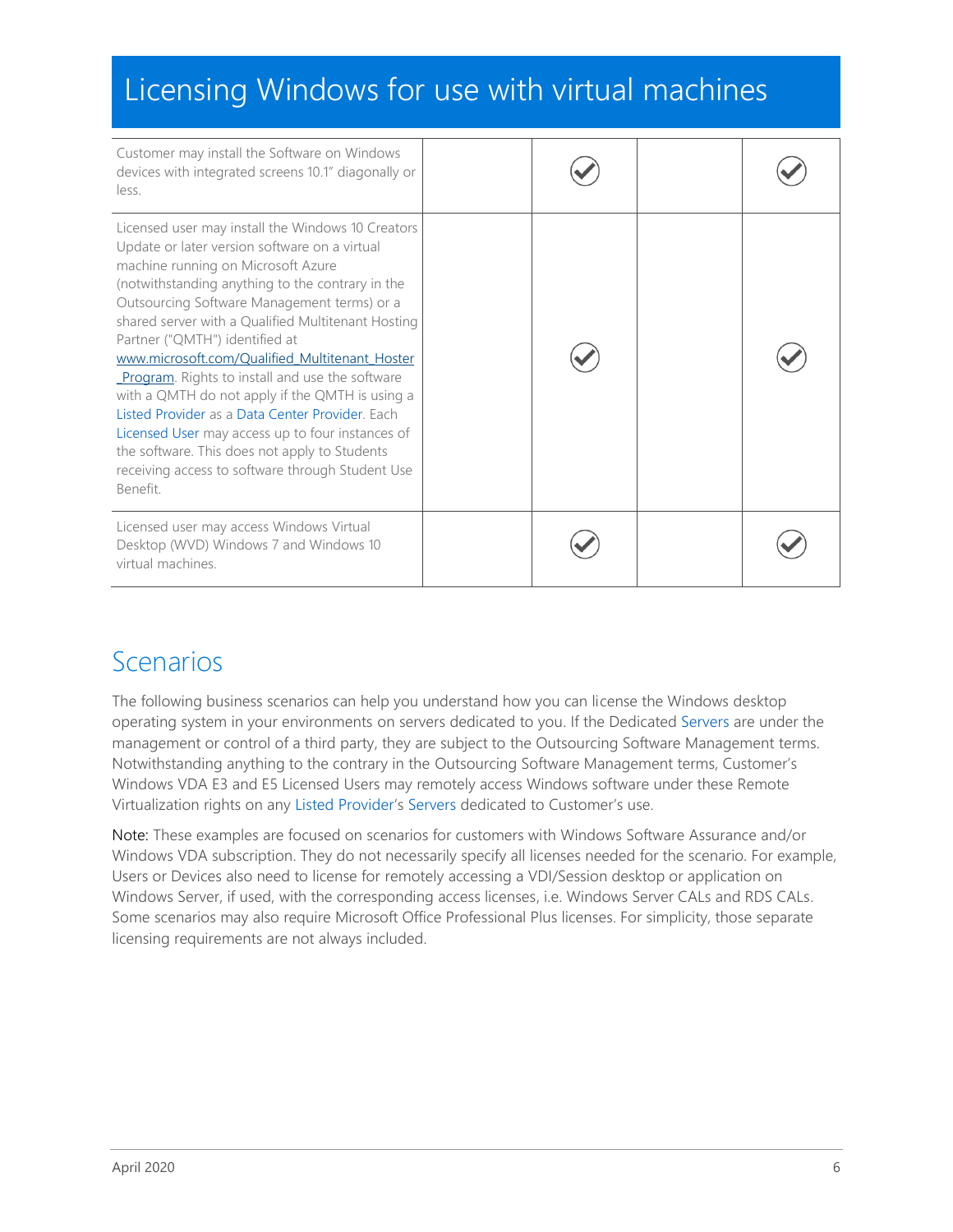| Scenario                                                                                       | Description                                                                                                                                                                                                                                                                                              | <b>Licensing Solution</b>                                                                                                                                                                                                                                                                                                                                                                                             |
|------------------------------------------------------------------------------------------------|----------------------------------------------------------------------------------------------------------------------------------------------------------------------------------------------------------------------------------------------------------------------------------------------------------|-----------------------------------------------------------------------------------------------------------------------------------------------------------------------------------------------------------------------------------------------------------------------------------------------------------------------------------------------------------------------------------------------------------------------|
| Virtual Desktop<br>Infrastructure<br>Desktops                                                  | The Windows desktop operating system<br>runs within virtual machines in the data<br>center, on servers dedicated to the<br>customer, on a hypervisor platform (such<br>as Hyper-V technology). These virtual<br>desktops are accessed from either PCs, thin<br>clients, or other devices.                | Because they are accessing the Windows<br>desktop operating system running within<br>virtual machines, the devices or users would<br>need active Windows Software Assurance,<br>Windows VDA subscription, or Windows<br>E3/E5 licenses acquired through an eligible<br>program (see above).                                                                                                                           |
| Remote Desktop<br>Session<br>Host/Terminal<br>Services Session<br>Virtualization<br>"Desktops" | A Windows Server operating system (such<br>as Windows Server 2019) is shared across<br>multiple users via Remote Desktop Session<br>Host running applications like Microsoft<br>Office Professional Plus 2019. Either PCs,<br>thin clients, or other devices access these<br>sessions.                   | Because the devices access a Windows<br>Server operating system only, they do not<br>need any additional licensing for the<br>Windows desktop operating system.<br>However, the devices/users need to be<br>licensed for the session technology (such as<br>Windows Server CALs and Remote Desktop<br>Services [RDS] CALs). The devices accessing<br>the sessions also need licenses for Office<br>Professional Plus. |
| Mixed VDI and<br>Session Desktops                                                              | Some users access VDI desktops and some<br>access session-based desktops or<br>applications. In some cases, a particular<br>device may need to access both<br>simultaneously (for example, a user logs<br>into a VDI desktop and then accesses a<br>remote application or desktop through a<br>session). | Users or devices accessing Windows Client<br>and Windows Server sessions will need both<br>an eligible Windows 10 license and Windows<br>Server access licenses (Windows Server CAL<br>and RDS CAL).                                                                                                                                                                                                                  |
| Roaming VDI Users                                                                              | A user's primary device is a thin client at<br>work that has been licensed for VDI. The<br>user also needs the flexibility to access<br>their VDI desktops from home or while<br>traveling using their personal tablet device.                                                                           | The user needs a Windows VDA per User<br>license-to allow access to up to four<br>concurrent Windows virtual machines<br>running in a data center from any device.                                                                                                                                                                                                                                                    |
| Bring Your Own<br>Companion Device<br>(BYOCD)                                                  | The company provides employees with a<br>primary work device covered by Software<br>Assurance for Windows, or Windows VDA<br>subscription and wants to allow employees<br>to bring their own companion devices<br>(such as tablets) to work and access a<br>corporate VDI form those devices.            | Because the primary work device is licensed<br>for Software Assurance for Windows or<br>Windows VDA subscription, the company<br>can acquire a Windows Software Assurance<br>per User Add-on for the user, which allows<br>that user to access a corporate VDI at work<br>from any device.                                                                                                                            |
| Bring Your Own<br>Device (BYOD)                                                                | The company decides to let users bring<br>their own devices to work and sets up VDI<br>desktops for all users. Devices do not have<br>a qualifying operating system (for example,<br>they may be licensed for Windows 7 Home<br>Premium). These users do not have access<br>to any other devices.        | The Windows VDA per User license would<br>allow the user to access the VDI desktops<br>from any device.                                                                                                                                                                                                                                                                                                               |